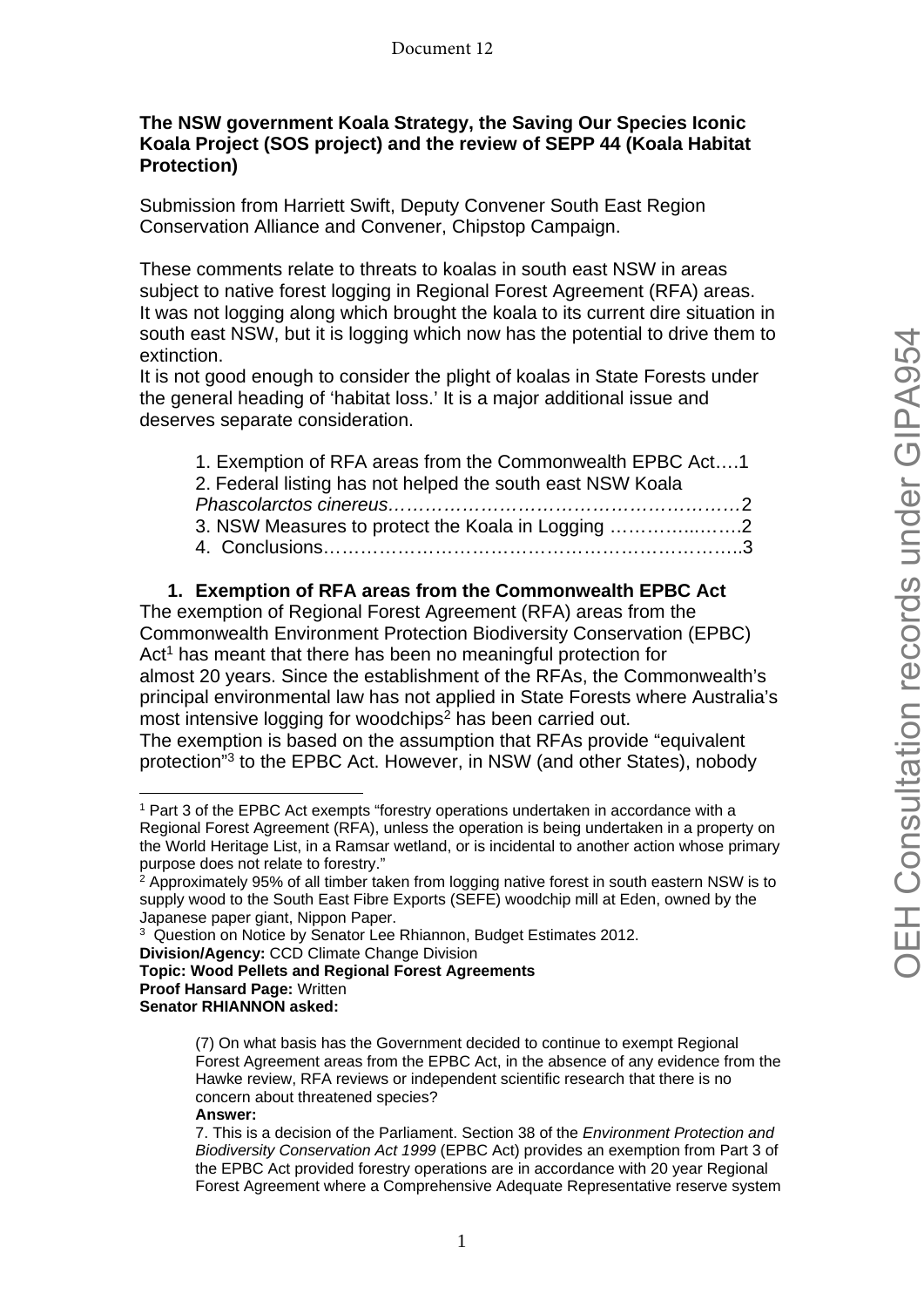actually monitors logging impacts to ensure that RFAs do provide equivalent protection. As far as NSW is concerned, the Commonwealth has shown no interest in finding out whether protection is equivalent and adequate or not.4 The report One Stop Chop: How Regional Forest Agreements Streamline Environmental Destruction documents how this is a national problem.5 Since the commencement of the RFAs there have been hundreds of instances of well documented threatened species rules being breached either by the Forestry Corporation of NSW or by logging contractors engaged by it or by South East Fibre Exports/ Allied Natural Wood Exports.<sup>6</sup>

#### *2.* **Federal listing has not helped the south east NSW Koala**  *Phascolarctos cinereus*

The federal listing of the koala as a vulnerable species in April 2012 has done nothing for NSW far south coast koalas living in State Forests.

Virtually all far south coast koalas are in State Forests and thus do not benefit directly from the Commonwealth listing because of the EPBC Act exemption for RFA areas.

All State Forests in south east NSW are covered by Regional Forest Agreements (RFAs) and the current law falsely assumes that these provide equivalent and adequate protection for threatened species, including the koala.

We have seen time and time again that threatened species prescriptions are either useless or are flouted with impunity by State logging agencies. Since the commencement of the RFAs there have been hundreds of instances of well documented threatened species rules being breached either by the Forestry Corporation of NSW or by logging contractors engaged by it or by South East Fibre Exports.<sup>7</sup>

### **3. NSW Measures to protect the Koala in Logging**

The Forestry Corporation of NSW currently operates under antiquated provisions applying an outdated Integrated Forestry Operations Approvals (IFOA) regime. These IFOAs have been under revision for some years and have still not been finalised. When logging in koala habitat, one of the current IFOA provisions requires loggers to look up into the tree they are about to cut down, to determine whether there is a koala in it.

This measure is clearly absurd because virtually all logging these days is done by mechanical harvesters, which have solid steel roofs. It

<u>.</u>

6 http://www.edovic.org.au/downloads/files/law\_reform/One%20Stop%20Chop.pdf

and ecologically sustainable forest management have been implemented to give an equivalent level of protection to threatened species and ecological communities as could be expected to be achieved if Part 3 of the EPBC Act did apply.

<sup>4</sup> At a meeting in Sydney between the NSW Environment Protection Authority and forest conservationists on 25th February 2013, EPA officers said: "We are not hearing a lot of concern from the Commonwealth on that." They also stated that it was a matter for RFA reviews, which did not, in fact, deal with it.

<sup>5 &</sup>quot;One Stop Chop," http://www.edovic.org.au/blog/RFA-report

<sup>7</sup> http://www.edovic.org.au/downloads/files/law\_reform/One%20Stop%20Chop.pdf